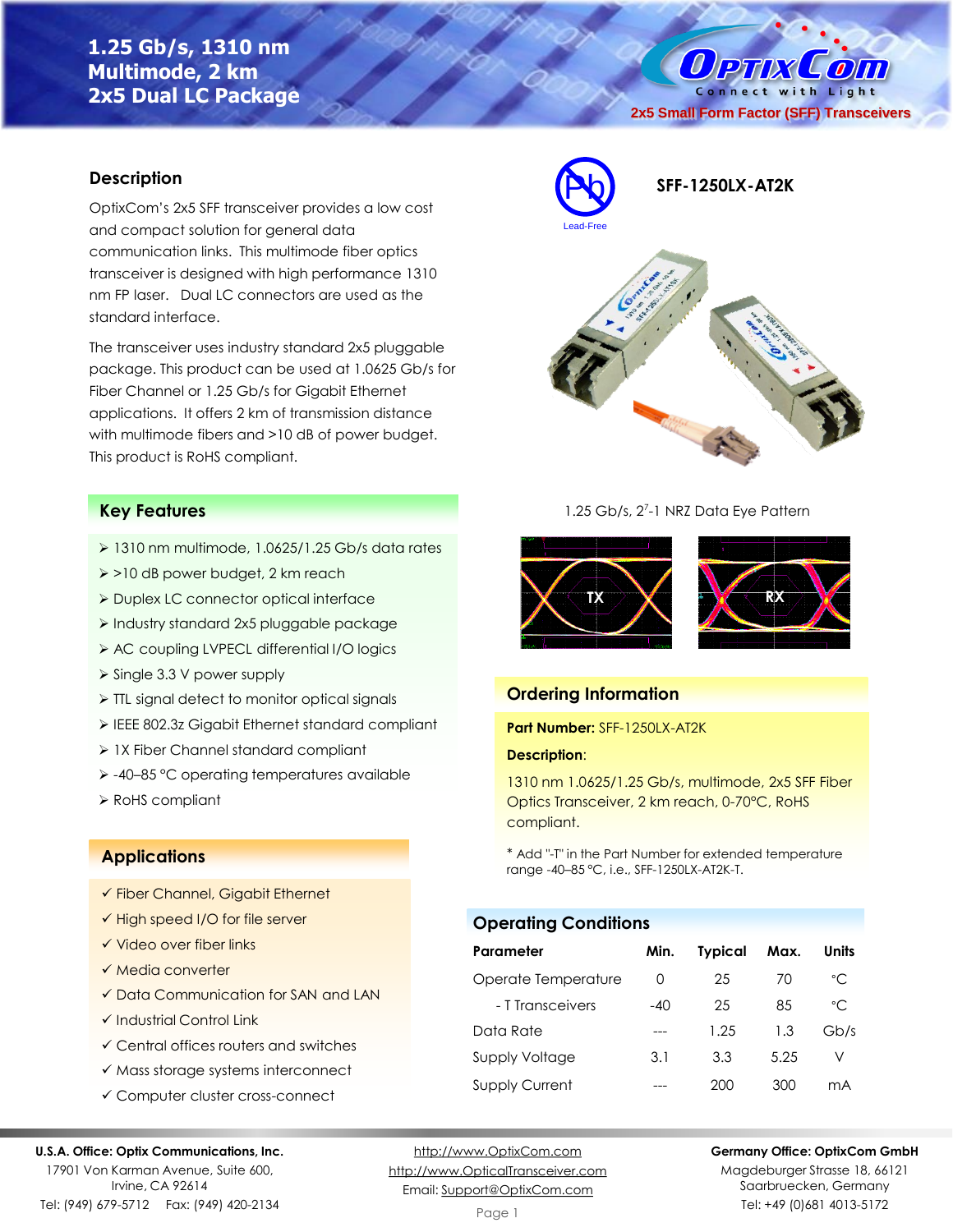

## **Absolute Maximum Ratings**

| Parameter                                | Symbol                | Min.   | Max.       | <b>Units</b>   |
|------------------------------------------|-----------------------|--------|------------|----------------|
| Storage Temperature                      | Tst                   | $-40$  | 85         | $^{\circ}$ C   |
| <b>Supply Voltage</b>                    | Vcc                   | $-0.5$ | 6.0        | V              |
| Input Voltage                            | <b>V<sub>IN</sub></b> | $-0.5$ | <b>Vcc</b> | V              |
| <b>Operating Current</b>                 | lop                   |        | 400        | m <sub>A</sub> |
| Output Current                           | lo                    | ---    | 50         | mA             |
| Soldering Temperature (10 sec. on leads) | Tsd                   | ---    | 260        | $^{\circ}C$    |

## **Transmitter Electro-Optical Characteristics**

| Parameter                                 | Symbol           | Min.   | <b>Typical</b> | Max.           | <b>Units</b> |
|-------------------------------------------|------------------|--------|----------------|----------------|--------------|
| Differential Input Voltage <sup>1</sup>   | $\Delta V_i$     | 0.3    |                | 1.6            | $\vee$       |
| Differential Input Impedance <sup>2</sup> | Z                | ---    | 100            |                | ohm          |
| Optical Output Power <sup>3</sup>         | P <sub>O</sub>   | $-9$   |                | $-1$           | dBm          |
| Optical Wavelength                        | $\lambda$ o      | 1260   | 1310           | 1360           | nm           |
| <b>Extinction Ratio</b>                   | ET               | 9      |                |                | dB           |
| Spectral Width (rms)                      | $\Delta \lambda$ | ---    |                | $\overline{4}$ | nm           |
| Relative Intensity Noise                  | <b>RIN</b>       | ---    |                | $-120$         | dB/Hz        |
| Rise/Fall Time (20% - 80%)                | Tr/Tr            | ---    | $---$          | 260            | ps           |
| <b>Total Jitter</b>                       | Tj               | ---    | $---$          | 227            | ps           |
| Data Input Current - Low                  | II <sub>I</sub>  | $-350$ | $---$          | $---$          | μA           |
| Data Input Current - High                 | IІн              |        |                | 350            | μA           |

### Notes:

- 1. Module is designed for AC LVPECL coupling. See the design guide for proper termination.
- 2. Single ended will be 50 ohm for each signal line.
- 3. Output of coupling optical power into 62.5/125 or 50/125µm MMF.
- 4. Optical eye diagram is compliant with IEEE 802.3z standard.

**Class 1 Laser Product Complies with 21 CFR 1040.10 and 1040.11**

**U.S.A. Office: Optix Communications, Inc.** 17901 Von Karman Avenue, Suite 600, Irvine, CA 92614 Tel: (949) 679-5712 Fax: (949) 420-2134









**Germany Office: OptixCom GmbH** Magdeburger Strasse 18, 66121 Saarbruecken, Germany Tel: +49 (0)681 4013-5172